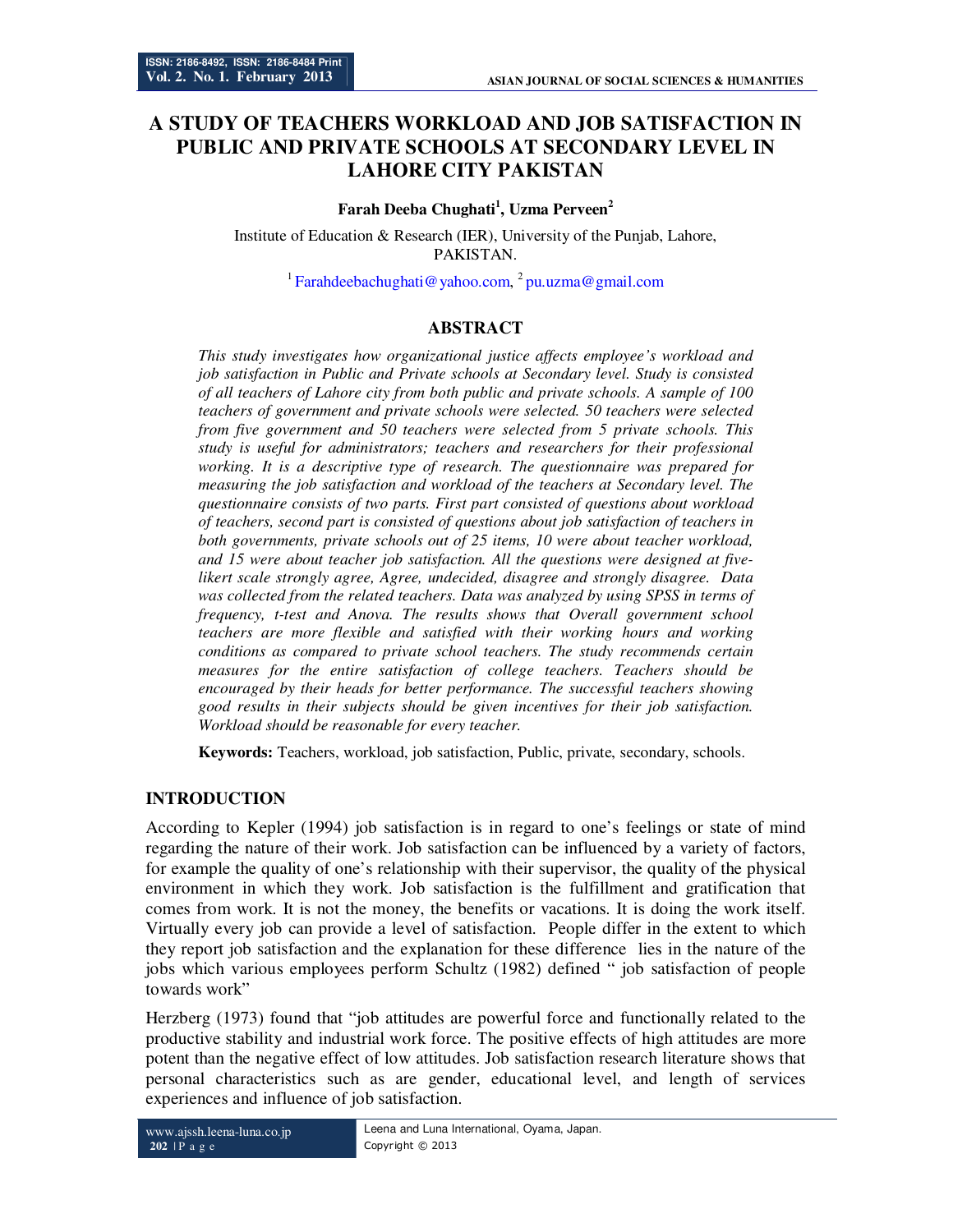Teacher should not be expected to undertake additional responsibilities without appropriate additional pay. Government school initiatives were the reason identified for high workload. A few schools provides teacher with an opportunity to study, travel or engage in other forms of professional improvement some schools work to make teaching salaries more attractive by adopting merit pay plan. Merit pay plan is a salary plan that attempts to make teaching more attractive, as well as more financially rewarding by linking teachers performance and teacher salary (Crane, 2000).

Job dissatisfaction has implications on overall job performance, organizational skills and leads some teachers to reduce their level of effort. It is apparent that highly motivated people often gain much satisfaction (Adams, 1956). The factors affecting job satisfaction can be broadly categorized as environmental, psychological or demographic. The role and responsibilities of private and government sector are currently a focus of major government concern. The problems of recruitment and staff retention particularly within the teaching profession have recently encouraged a reappraisal of the workload and job satisfaction association with many jobs in the government and private sectors (Kendal, 2001).

## **STATEMENT OF THE PROBLEM**

The study explores, "Teacher workload and job satisfaction in public and private schools."

## **OBJECTIVES OF THE STUDY**

- 1. To compare the level of teachers of workload in public and private schools teachers.
- 2. To compare the level of job satisfaction in public and private schools teachers.
- 3. To compare the level of job satisfaction of teacher with references to their teaching experience.
- 4. To compare the level of job satisfaction of teachers according to their qualification.
- 5. To give suggestions and recommendations to teachers about their workload and job satisfaction.

### **Role of Teacher in Society**

The role of teacher in education system is pivotal. He is virtually the yardstick that decides the quality of education system. It is the teacher who decides if the education system is a success or a failure. Charis (2002) says, it is on his shoulders, that the entire education system rests as he single-handedly shapes the generation. As I mentioned earlier, a teacher plays a crucial role in the development of society. Someone once said that if you want to study the nature of the citizens of the country then meet some teachers and study their nature. After all, the society is a replica of teachers living in it. Teachers help mere students transform into good human beings with a positive attitude, confidence and motivation to pursue excellence (Adams, 2000).

### **Role and Responsibilities of a Teacher**

#### *Towards themselves*

- a. To be a teacher out of choice, and not by default.
- b. To acquire relevant professional education and training to get the right concepts of teaching.
- c. Honesty and sincerity towards the profession.
- d. Accept that being a teacher does not make you a 'know it all'; so it's important to become a partner in the learning cycle with your students.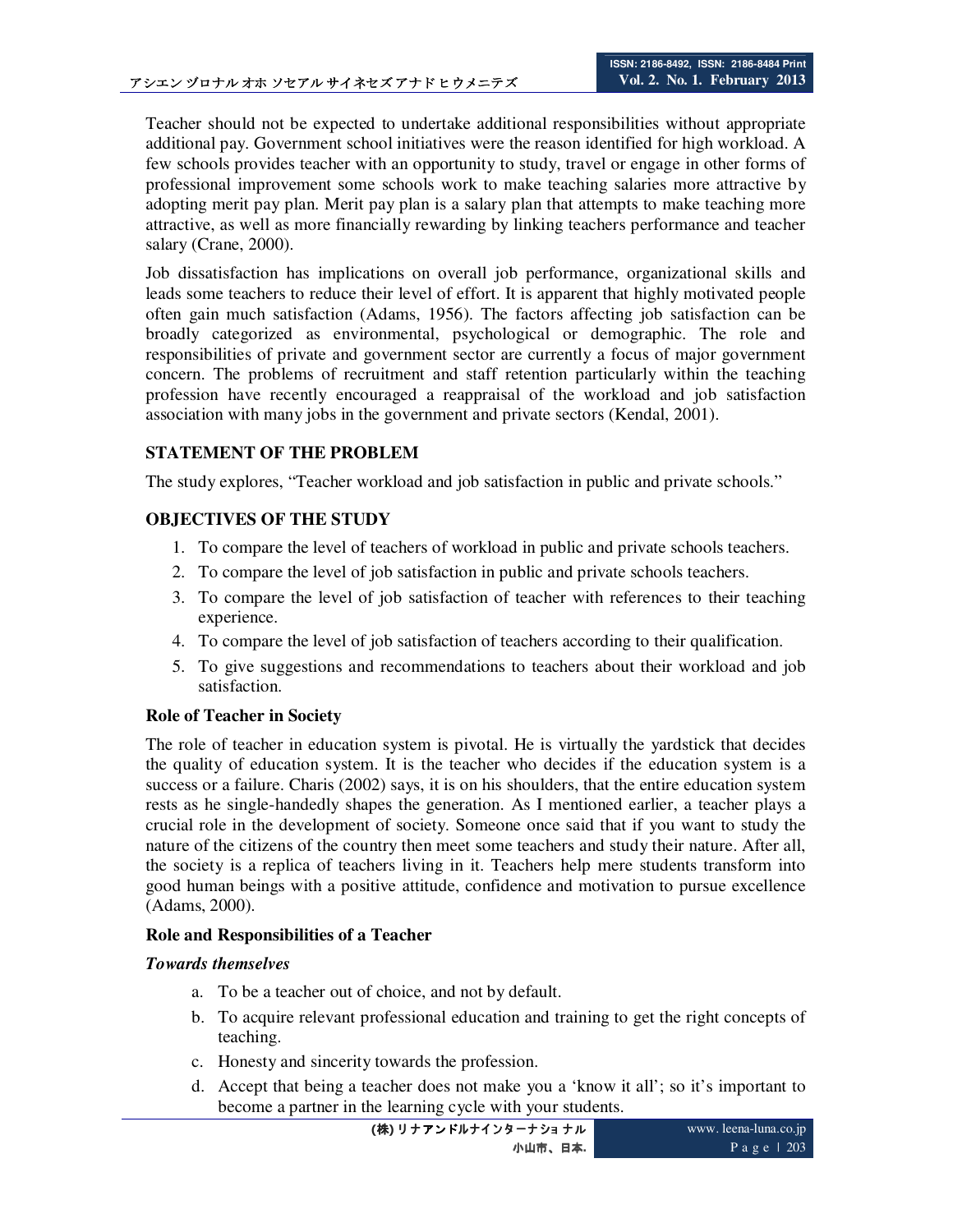- e. Accept that no two students will think, act and react alike, and to respect that diversity.
- f. Upgrade knowledge and learn new ways of teaching.
- g. Avoid indulging in unethical behavior, and at all times maintain the dignity a teacher-student relation (James, 2001).

## *Towards Students*

- a. Inculcate model behavior and mannerisms by self-example.
- b. Prepare long-term teaching programs and daily lessons in accordance with the guidelines of the school's education system.
- c. Provide activities and materials that engage and challenge the students intellectually.
- d. Understand and implement the use of information technology in lesson preparation and teaching.
- e. Shift between a formal and an informal method of teaching; debates, discussions, practical activities, experiments, projects and excursions.
- f. Plan, set and evaluate grade test, exams and assignments.
- g. Supervise student conduct during class, lunchtime and other breaks.
- h. Understand the diverse background students come from, their strength, weakness and areas of interest.
- i. Be honest in student appraisal, avoid favoritism.
- j. Enforce discipline by firmly setting class room rules.
- k. Resolve conflict among students by encouraging positive debate.
- l. Be ready to adjust teaching styles to meet individual needs of students.

### *Towards Parents*

- a. Keep the parents well informed about their ward's progress.
- b. Take time out to discuss an issue, or a problematic behavior.
- c. Encourage parents to promote various diverse interests of their children.
- d. Inform the parents about after school activities; excursions, meetings as well as detention.
- e. Keep the parent feedback journal updated.
- f. Encourage parent participation in parent-teacher meets.
- g. Finally, work with the parents for the betterment of the student's future (Beck and Robert, 2000).

### *Towards Management*

Hills (1998) describes,

- a. Actively involve yourself in all staff meetings, educational conferences and school programs.
- b. Voluntarily participate in organizing sporting events, and other excursions like camping trips, picnics, educational tours, etc.
- c. Maintain a healthy relation with all teaching and non-teaching staff members.
- d. Help out in formulating school policies.
- e. Carry out administrative duties relevant to your position in the school.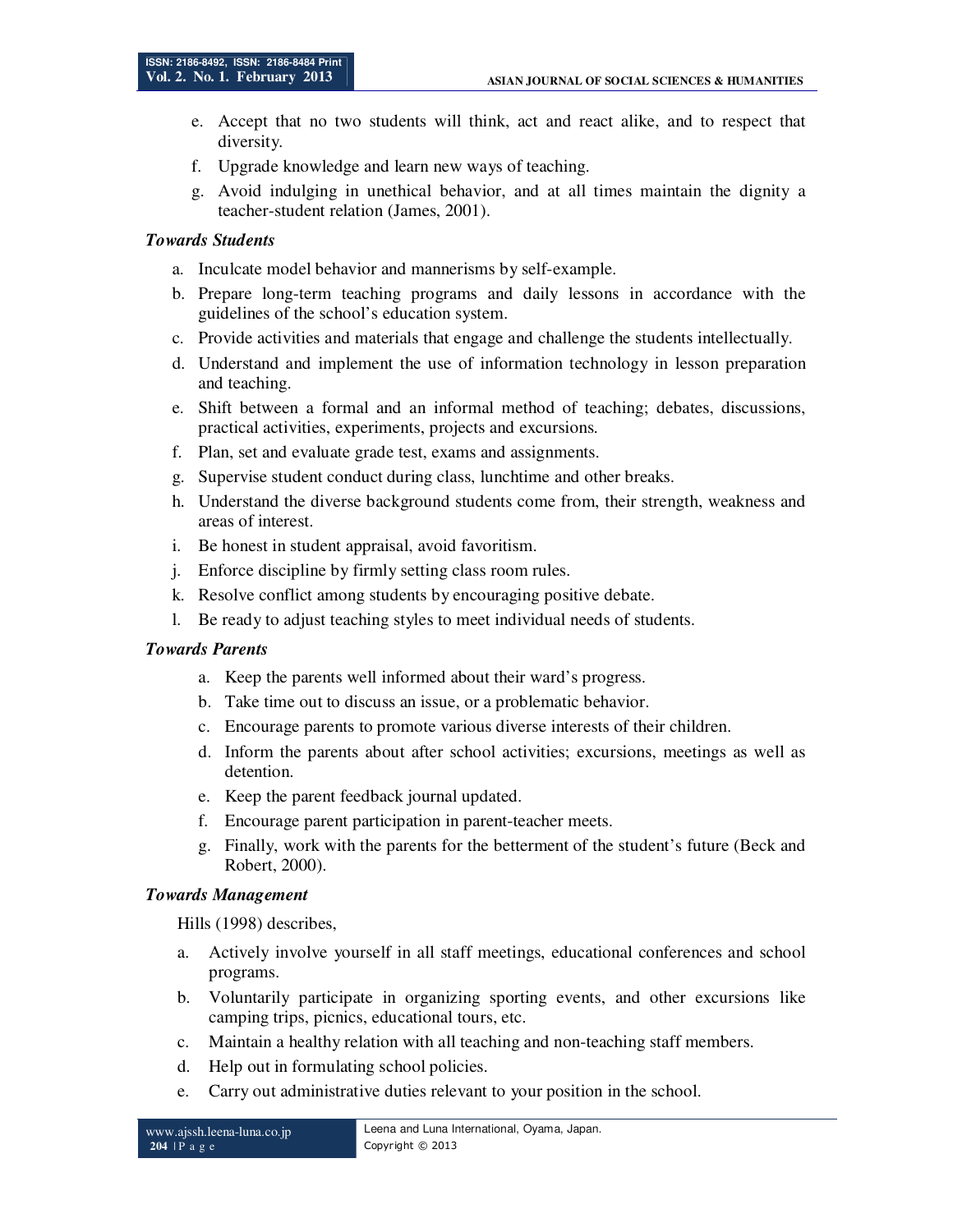## *Teacher's tasks*

Teacher teaches children to read, write, do math, and much more. They use games, videos, computers, and other tools to teach children different subjects. Teachers show students skills. They also explain information. Teachers plan their lessons before they teach which can take a lot of time. Teachers try to make their lessons easy to understand. They teach things in different ways so that different students can learn in the way that is easiest from them. Teachers might use a chalkboard, a projector, or a computer. They make posters or worksheets before class starts. Teachers plan the schedule for the day. Most teachers have to teach what the principal tells them (Rothestin and Pamela, 2002). Teachers also assign homework and class projects. They often have students work together to do projects. When students are not doing as well as they should, teachers help them (Urban and Lorain, 2004).

After class, teachers grade papers and projects. They also create tests. They write students report cards. And they meet with parents to try to help their children do better in school. Teachers sometimes go to workshops to learn how to teach better. Some teachers also help with sports or other after-school activities. Most kindergarten and elementary school teachers teach several subjects to one class. In some schools, two or more teachers work as a team. Other teachers teach one special subject, such as art, music, reading, or gym.

Most middle school and high school teachers focus on one subject. They might teach English, science, or history, for example. Some teach students how to do a job. High school teachers spend more time explaining a subject and less time with activities like games. Teachers work with students of many different cultures. Some students were born in the United States, and some were not. Teachers learn about different cultures so that they can be more helpful to students.

Teachers like to see children learn. But sometimes teaching lots of students can be stressful. Teachers also have to deal with children who misbehave. Many teachers work more than 40 hours a week. While most go on vacation during the summer, some choose to teach in summer school. Some take another job (David, 2000).

### **Commitment to Teaching in Pakistan**

To find out the extent to which teachers valued teaching as a profession, the study team conducted a survey to identify views and beliefs of the primary school teachers. A sample of 30 school teachers was randomly selected and interviewed. Teachers belonged to elite, community, government and low-income schools. Most teachers regard teaching as a respectful and secure profession especially for women. Although subjects they teach are not in accordance with their qualification, because of high unemployment, they are happy with their jobs as unemployment is rising and they consider themselves lucky to be in employment. Some teachers also said teaching was better than sitting idle at home, for them it is a good escape from the daily grind of household stresses and disputes.

## **Impact on Staffing, Behaviour and Performance**

## *Pay and Allowances*

Public sector the pay of all government civil servants is governed by the Basic Pay Scales (BPS) system. There is no separate pay structure for teachers. They are normally placed on BPS 7, 9 or 16 According to the civil service appointment rules, a person with ten years of education and age which falls in the permissible age limit of employment (18-25 years), generally, promotion is dependent on acquisition of additional qualifications. The promotion to BPS 14 is linked to 5 years of experience. Induction to BPS 14 is through a mix of direct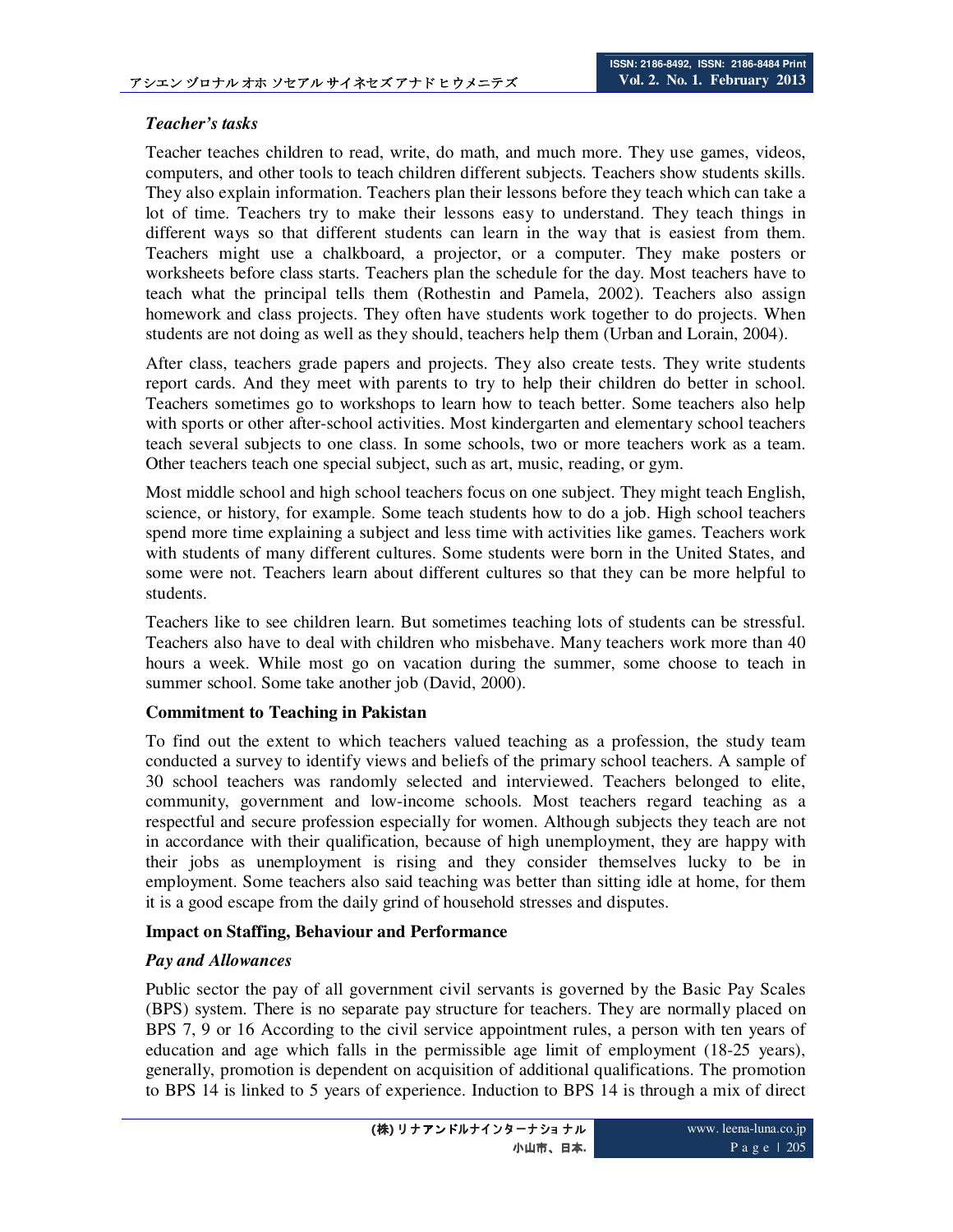appointments and by promotions for the lower grades. The quota for direct appointments is fixed at 50 percent whereas the remaining fifty percent comes through promotions.

## *Living and Working Conditions*

Dean and Kelly, (2001). Inadequate living and working conditions are major problems faced by teachers. Lack of availability of transport, security and residential facilities in remote rural areas, especially for female teachers is a big issue. High student teacher ratio also affects quality of teaching and linked to the emotional and physical well-being of the teacher. The standard classroom size is  $28 \times 18$  feet which is not sufficient space to accommodate high student numbers, which means, at times, teachers moving their classes outside the classroom. Drinking water is also an issue in these schools. In addition, there are no nearby primary health care services where female teachers with babies can send them in case of an emergency. The absence of such basic facilities nearby is a major source of teacher demotivation for female teachers as some would have to go to somebody's house or to a distant place to use the toilet or to nurse their baby. Poor evaluation practices also de-motivate teachers (Kinman, 2001) the phenomenon of contractual appointments in public schools creates job insecurity and is a major source of teacher de-motivation. Frequent transfers of teachers for political reasons de-motivate teachers, especially male teachers. Late payment of salaries is another major source of dissatisfaction. During the study, it was found that in the Punjab province, teachers receive their salary as late as  $20<sup>th</sup>$  of the following month, when this is supposed to be paid by the first week of each month.

## *Components or Workload*

Farmer and Brownson identity three components of workload

### *Task demands*

Tasks demands do not necessarily equate with workload because of varying skills and experiences among those performing the task.

## *Effort*

Effort may not reflect workload for example, where workload increase but there is resistance on the part of the subject to increase effort.

### *Performance*

Workload is particularly concerned with meeting set demands performance is the way this is achieved and the effectiveness with which it is achieved.

Performance is also important in evaluating effort needed as a measure of primary and secondary task achievement.

Through practice certain tasks can be carried out with less direct alternation which allows their performance maintaining spare capacity for other tasks.

Through practice certain tasks can be carried out with less direct attention which allows their performance while maintaining spare capacity for other tasks.

All teachers know that teaching can be a stressful job. Stress and being overworked lead to teacher burnout.

### **But Workload Also Involves Other Issues**

- i. Cover
- ii. Leadership and management time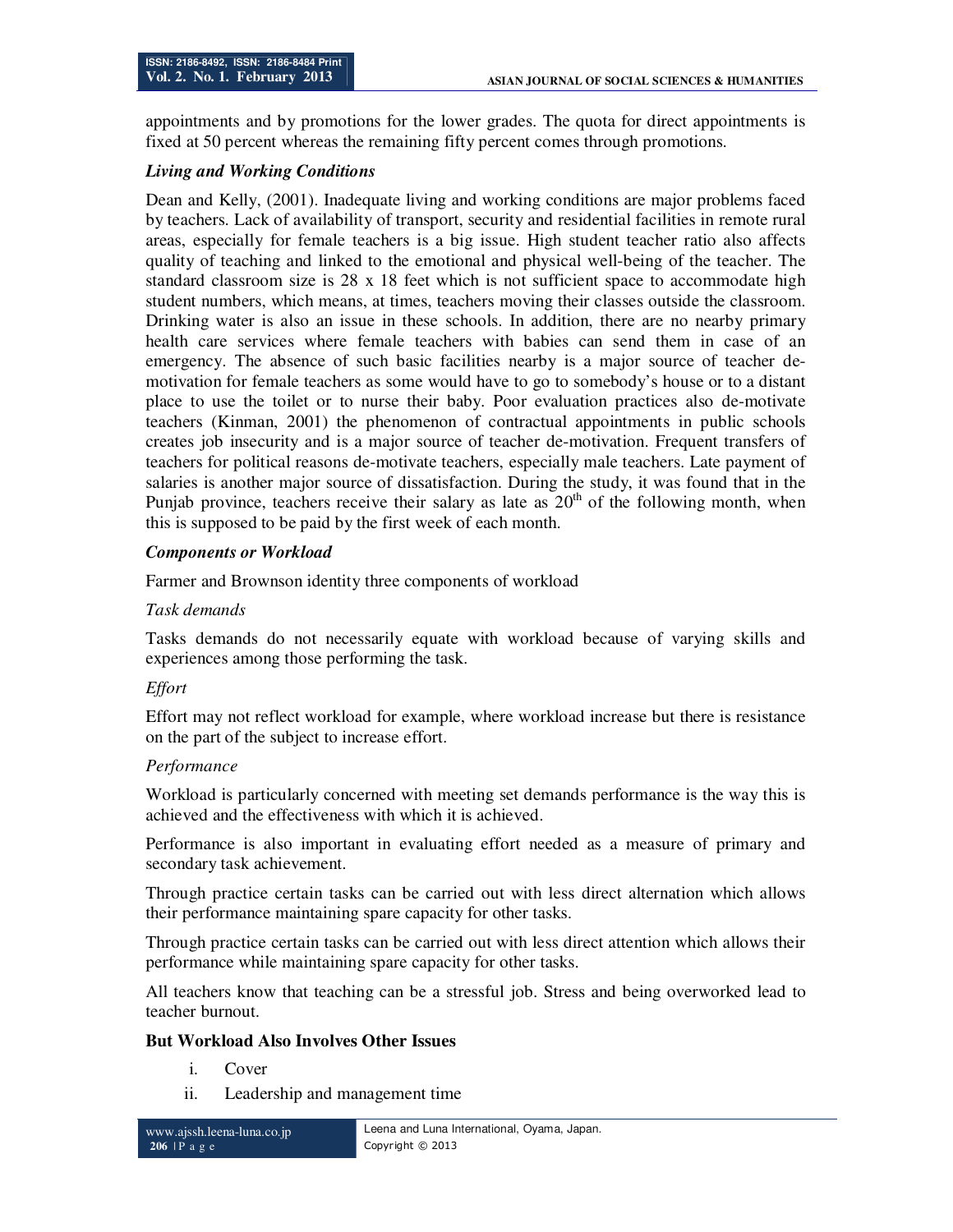- iii. Meetings number and length
- iv. Calendar of directed time activities
- v. Planning requirements
- vi. Written reports
- vii. Class size
- viii. Marking
- ix. Lunch/break entitlements
- x. Parents evenings
- xi. Performance management

All these aspects of teaching impact on work-life balance issues and workload, and there are other issues as well. (Kindle, 2001).

### **The Workload Agreement**

Working with unions, managers and employees, the government sought to identify positive ways to tackle teachers excessive workload by creating the workload agreement McREL (1974).

The workload agreement states that teacher in the maintained sector should have:

- i. A reasonable work files balance (with head teachers responsible for ensuring this).
- ii. Teacher should now not routinely be required to undertake a list 21 administrative tasks.
- iii. A timetable that provides for the reasonable allocation of time in support of their leadership and management responsibilities.
- iv. A 38 hour time on the amount of cover for absent colleagues they can be required to do in each academic year with an intention to reduce this requirement continually to the stage where teachers will rarely be required to cover.
- v. A guaranteed 10 percent of their timetabled teaching to be used as preparation planning and assessment (PPA) time during the school day.

### **Teacher's Strategies for Excessive Workload**

Our survey invited teacher to express their view to possible solutions to excessive workload. Their replies suggested the implementation of number of strategies which are briefly outlined below. According to the (Rose, 2005)

#### *Time*

Across all the schools teachers are asking for more time to do their work within the day. In particular, this is about enabling teachers in primary schools to be given non-contact time, and in secondary schools to have their non-contact time protected. Teachers want time to carry out planning, marking and to do lesson observation.

#### *Teachers*

Across all the schools there is a call for more teachers, but also there is an apparent need for the roles and responsibilities of teachers to be clarified. Teachers want to be trusted to know their job and to be able to exercise their professional judgment.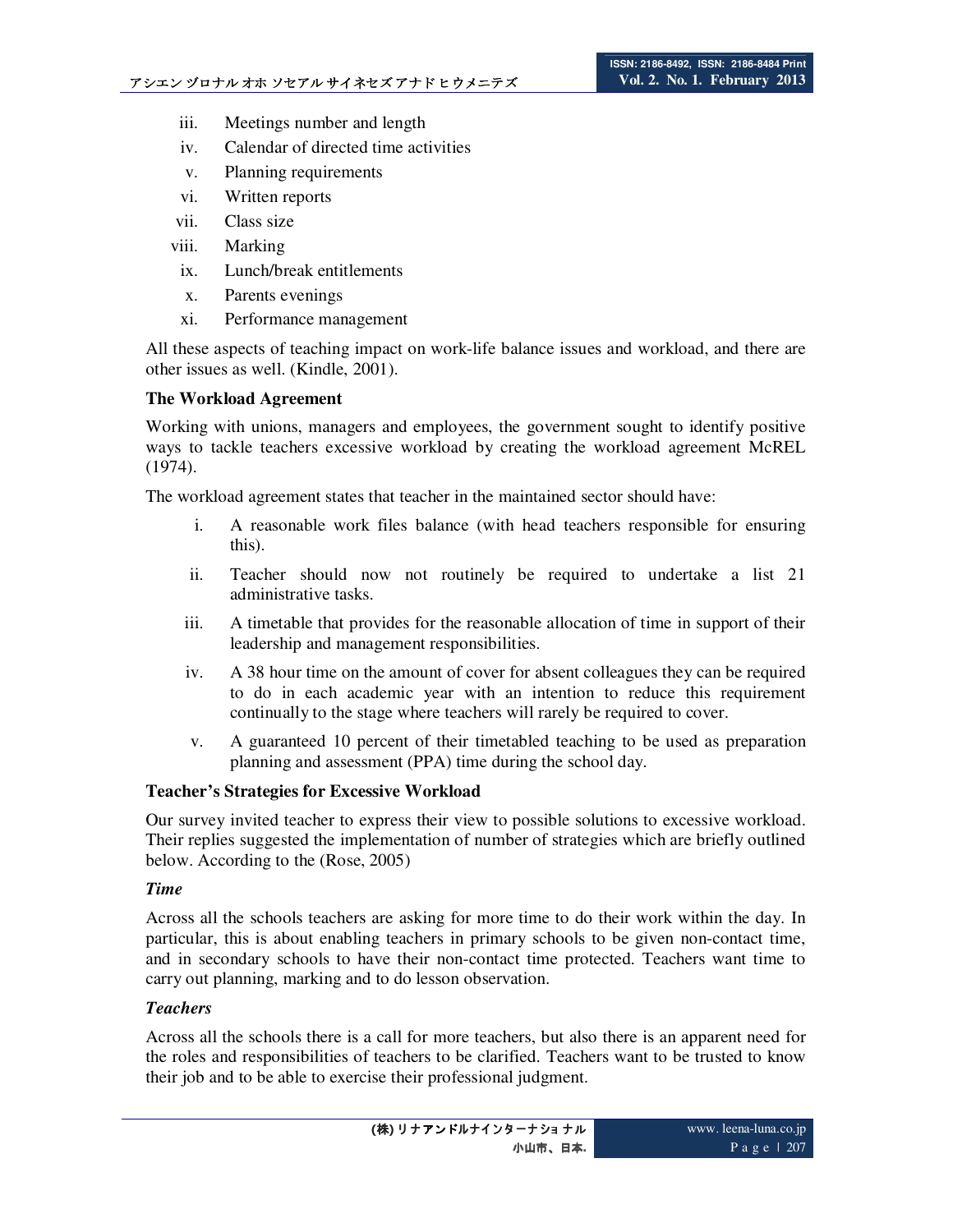### *Smaller classes*

Across all the schools there is a call from some teachers for smaller classes in order to reduce marking and pupil behavior difficulties.

### *Government initiatives*

Across all the schools there is a view that the number of initiatives should be reduced, and that schools should be given more flexibility to develop their own plans.

## *Support staff*

Across all the schools teachers are asking for more and better use of support staff. In particular, they are identifying the need for clerical and administrative support for teaching, and for curriculum areas/subject departments/faculties.

## *Teaching assistants*

Across all the schools there is a demand for more, better-trained teaching assistants. There is a need for planning time for teachers and teaching assistants.

### **Teacher Job Satisfaction**

The term Job Satisfaction is generally used in organizational endeavor in business management. One of the senses signs of deteriorating conditions in an organization is low job satisfaction (Keith Devi, 1993). Job Satisfaction is the favourableness or unfavourableness with which employees view their work (Bruneberg, 1976). It signifies the amount of agreement between one's expectations of the job and the rewards to the job provides. Job satisfaction is concerned with a person or a group in the organization. Job Satisfaction can be applicable more to parts of an individual's job. If each person is highly satisfied with his job then only it will be considered as group job satisfaction.

Maslow (1970), Herberg (1959), Hay and Miskel (1978) and others proposed the theories on job satisfaction. According to Maslow 'a person's satisfaction is determined by the fulfillment of his five levels of need'. Herberg's motivation hygiene theory assumes that two variables determine a person satisfaction. (1) Internal factors like achievement, recognition etc., and (2) external factors such as salary and interpersonal relation. Relationships Lartie (1975) believed that teaching continues to be rather limited in its available extrinsic rewards and that if teacher job satisfaction is to be increased efforts are to be made to improve the teaching situations. According to Edward and others (1976) a high performance leads to high job satisfaction, which in turn becomes feedback to influence future performance. Better performance leads to high rewards. This improvement in satisfaction is because of employee's feeling that they are receiving rewards in proportion to their performance on the other hand, if rewards one such as inadequate for one's level of performance, dissatisfaction access.

Job satisfaction factors are several as we can see. And each of them plays a major role in determining how happy and satisfied the employee is with his job and overall duties. Job satisfaction cannot come about if due importance is not given to these job satisfaction factors and that will in turn have a direct effect on the performance of the employee. So if you want your business to prosper, make sure that employees are happy (Chauhan, 2004).

## **Top 10 Criteria for Job Satisfaction**

Accordingly, Cuina and James (1980) when choosing a career, most people want to answer the question, "what career will make me happy?" If you think money and prestige are the top criteria people give, think again. Of the top ten criteria for job satisfaction, # 1 on the list is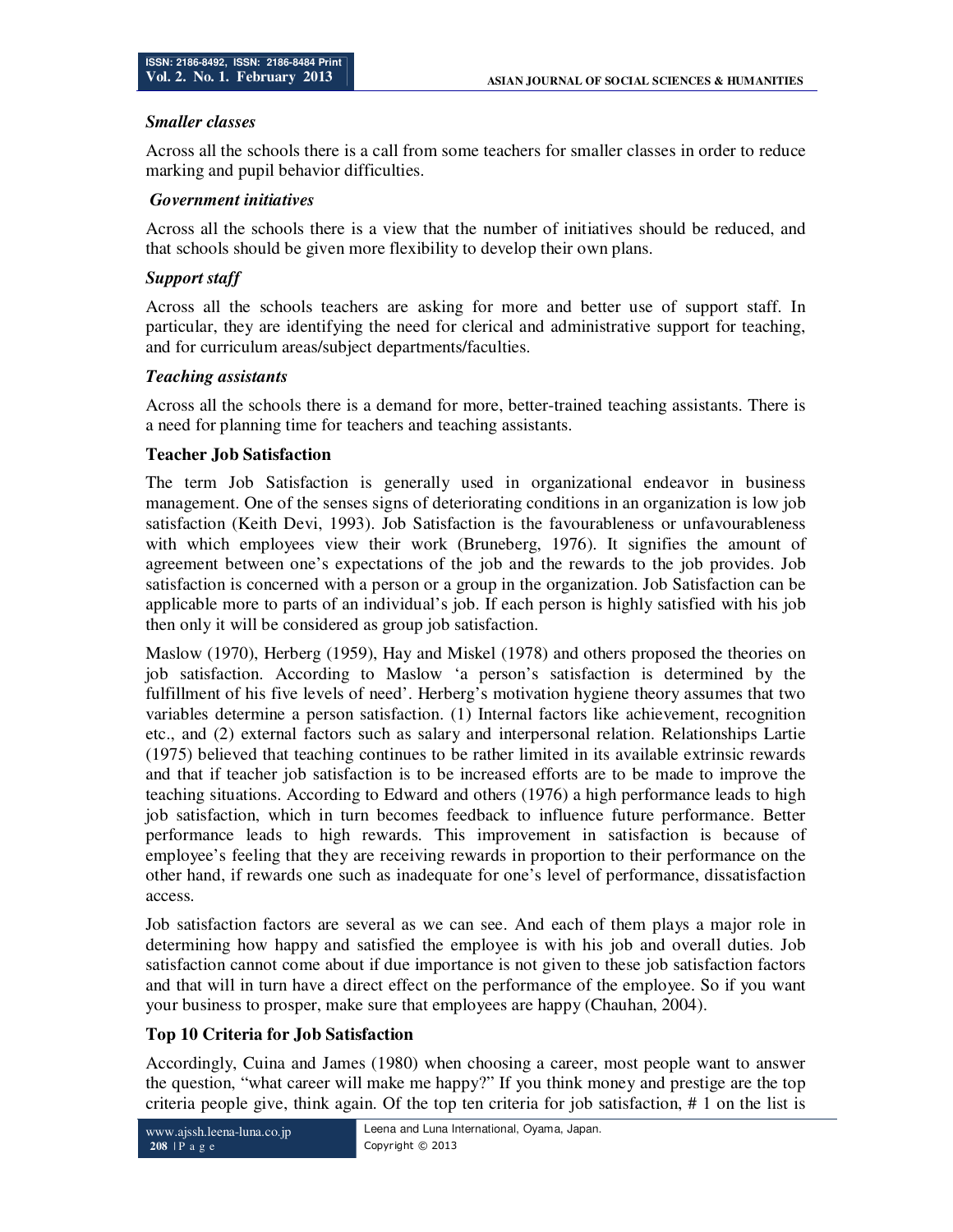the kind of work that makes best use of your talents. Here are 8 ways to choose the right kind of work that will satisfy you:

- a. Know yourself.
- b. Learn about the jobs you think will satisfy you.
- c. Consider meeting with a professional career counselor.
- d. Don't stay dissatisfied in your current job for too long.
- e. Be realistic about your expectations of a career.
- f. Is it the type of work you don't like or the current environment?
- g. Can you put up with short-term dissatisfaction for a long-term gain?
- h. How much do you value your career in relation to other life activities?

## **METHODOLOGY**

This chapter deals with research methodology and procedure. They study is related to the teacher workload and job satisfaction in government and private schools. All teachers of Lahore city from both public and private schools were the population of this study. A sample of 100 teachers of government and private schools were selected. 50 teachers were selected from 5 public and 50 teachers were selected from 5 private schools. Selected schools were:

## *Public Schools*

- 1) Govt. Model Girls High School, Samnabad
- 2) Junior Model Girls High School, Samanabad
- 3) Govt. Girls Higher Secondary School, Umar Block. Iqbal Town Lahore.
- 4) Govt. Model Girls High School, Model Town Lahore.
- 5) Govt. Comprehensive School, Wahdat road.

### *Private Schools*

- 1) New Era Grammar School, Samanabad
- 2) The Educators School, Samanabad
- 3) American Lkycetuff School, Samanabad
- 4) The Country School System, Samanabad
- 5) Lahore Grammar School Model Town.

After reviewing the related literature, a questionnaire was prepared. The questionnaire consists of two parts. First part consisted of questions about workload of teachers and second part is consisted of questions about job satisfaction of teachers in both government and private schools out of 25 items, 10 were about teacher workload and 15 were about teacher job satisfaction. All the questions designed at five liker scale the options were strongly agree, Agree, undecided, disagree and strongly disagree.

The researchers selected the teachers from different schools in order to fill the questionnaire. Most of the questionnaires were returned at the same time but few were received at the second visit return rate was 100%. The data is analyzed with the help of computer program SPSS. The data was analysis is presented in different tables. ANOVA test is also used along with t-test.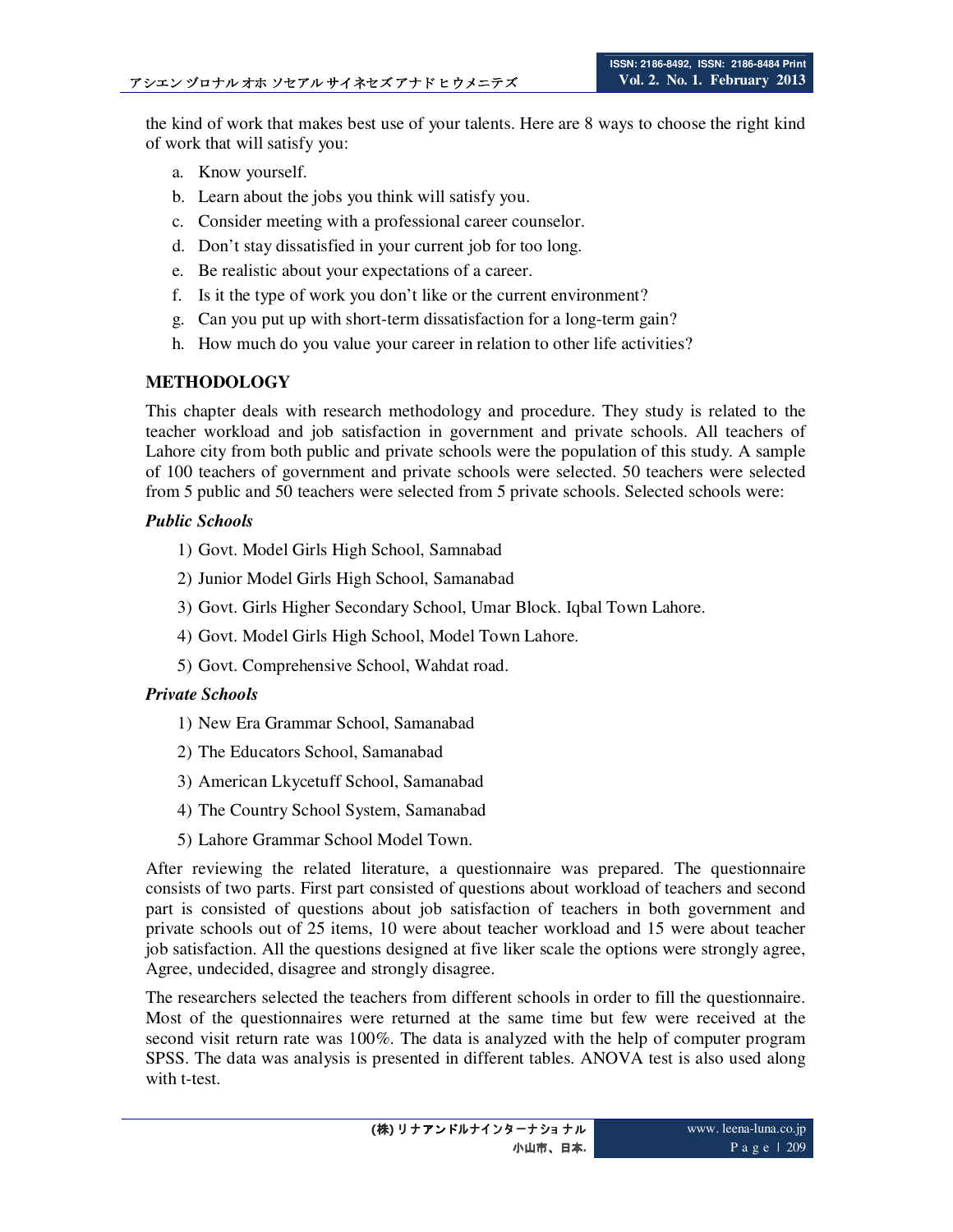## **ANALYSIS AND INTERPRETATION OF DATA**

This chapter deals with the analysis and interpretation of data. Data regarding views of teachers about workload and job satisfaction in government and private school teachers. Data was analyzed through SPSS. T-test and ANOVA were used to get the results.

| Age       | Frequency | Percent |
|-----------|-----------|---------|
| $22 - 30$ | 42        | 42.0    |
| $31-40$   | 38        | 38.0    |
| $41 - 50$ | 10        | 10.0    |
| $50+$     | 10        | 10.0    |
| Total     | 100       | 100.0   |

#### **Table 1. Distribution of response rate of teachers by their age**

Table 1 indicates that distribution of response rate by age of teachers was 42.0% 22-30 years old, 38.0% years old, 10.0% 41-50 years old and 10.0% 50+ years old.

## **Independent Sample T-Test for Comparison of Workload**

H0: There is no significant mean difference between workload of public and private school teachers.

|          |    | $\sim$ |    |         | . .  |
|----------|----|--------|----|---------|------|
| Variable | n  | Mean   | df | t-value | Sig. |
| Pubic    | 50 | 23.7   |    | .570    | .000 |
| Private  | 50 | 23.02  |    |         |      |

**Table 2. t-test for comparing difference in workload with respect to school type** 

Table 2 indicates that the t value (.570) is significant at the level of  $p \le 0.05$  level of significance so, our null hypothesis is rejected and it is concluded that "There is significant mean difference between workload of public and private school teachers".

### **Independent Sample T-Test for Comparison of the Level of Job Satisfaction**

H0: There is no significant mean difference between the level of job satisfaction of public and private school teachers.

| Variable | n  | Mean  | df | t-value | Sig. |
|----------|----|-------|----|---------|------|
| Pubic    | 50 | 43.92 | 98 | 1.873   | .001 |
| Private  | 50 | 39.84 |    |         |      |

|  |  | Table 3. t-test for comparing difference in the level of job satisfaction with respect to school type |  |
|--|--|-------------------------------------------------------------------------------------------------------|--|
|  |  |                                                                                                       |  |

Table 3 indicates that the t value (1.873) is significant at the level of  $p \le 0.05$  level of significance so, our null hypothesis is rejected and it is concluded that "There is significant mean difference between the level of job satisfaction of public and private school teachers".

### **One Way ANOVA for Comparison of the Level of Job Satisfaction**

H0: There is no significant mean difference between the level of job satisfaction of teachers and their teaching experience.

| www.ajssh.leena-luna.co.jp | Leena and Luna International, Oyama, Japan. |
|----------------------------|---------------------------------------------|
| $210$  P a g e             | Copyright © 2013                            |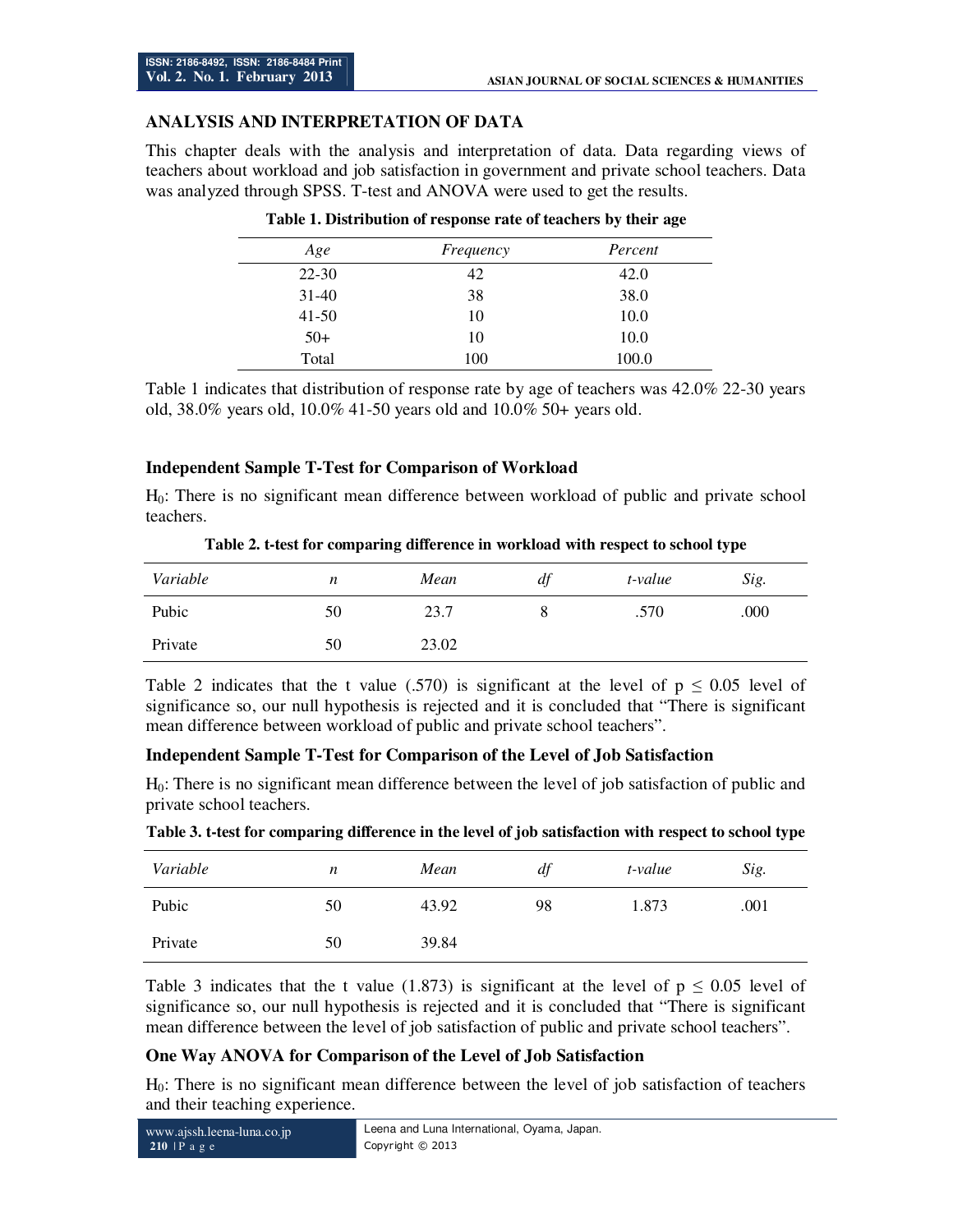|                | Sum of squares | df | Mean Square | F     | Sig.  |
|----------------|----------------|----|-------------|-------|-------|
| Between Groups | 785.321        | 3  | 261.77      | 2.232 | 0.089 |
| Within Groups  | 11255.23       | 96 | 117.24      |       |       |
| Total          | 12040.56       | 99 |             |       |       |

| Table 4. Onaway ANOVA for the mean difference between the levels of job satisfaction on the |  |  |  |  |  |
|---------------------------------------------------------------------------------------------|--|--|--|--|--|
| basis of teaching experience                                                                |  |  |  |  |  |

Table 4 shows that the value of F (2.232) is not significance at the level of  $p \le 0.05$  so our null hypothesis is accepted and it is concluded that "There is no significant mean difference between the level of job satisfaction of teachers and their teaching experience".

#### **One Way ANOVA for Comparison of the Level of Job Satisfaction**

H0: There is no significant mean difference between workload of teachers and their teaching experience.

**Table 5. One way ANOVA for the mean difference between workload on the basis of teaching experience**

|                | Sum of squares | df | Mean Square | F    | Sig. |
|----------------|----------------|----|-------------|------|------|
| Between Groups | 29.97          | 3  | 93.99       | 0.27 | 0.84 |
| Within Groups  | 3463.06        | 96 | 36.07       |      |      |
| Total          | 3493.04        | 99 |             |      |      |

According to the above table 5, the value of F (2.27) is not significance at the level of  $p \leq$ 0.05 so, our null hypothesis is accepted and it is concluded that "There is no significant mean difference between workload of teachers and their teaching experience".

### **One Way ANOVA for Comparison of the Level of Job Satisfaction**

H0: There is no significant mean difference between the level of job satisfaction of teachers and their qualification.

**Table 6. One way ANOVA for the mean difference between the levels of job satisfaction on the basis of their qualification** 

|                | Sum of squares | df | Mean Square | F    | Sig. |
|----------------|----------------|----|-------------|------|------|
| Between Groups | 94.24          | 2  | 47.12       | 0.38 | 0.68 |
| Within Groups  | 11946.31       | 97 | 123.15      |      |      |
| Total          | 12040.56       | 99 |             |      |      |

Table 6 shows that the value of F (0.38) is not significance at the level of  $p \le 0.05$  so, our null hypothesis is accepted and it is concluded that "There is no significant mean difference between the level of job satisfaction of teachers and their qualification.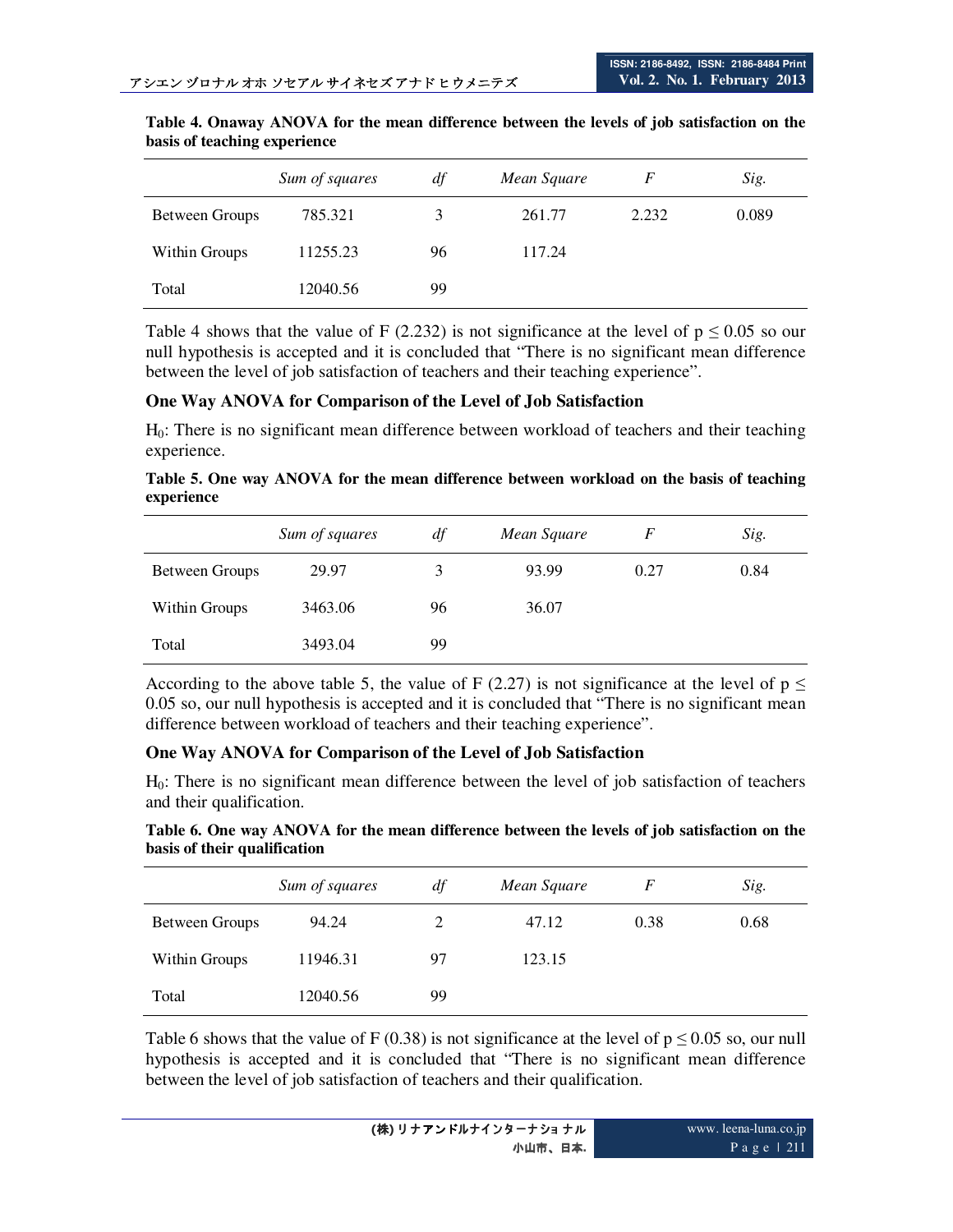### **One Way ANOVA for Comparison of the Level of Job Satisfaction**

H0: There is no significant mean difference between workload of teachers and their qualification.

| Table 7. One way ANOVA for the mean difference between workload on the basis of their |  |  |  |  |  |
|---------------------------------------------------------------------------------------|--|--|--|--|--|
| qualification                                                                         |  |  |  |  |  |

|                | Sum of squares | df | Mean Square | F     | Sig. |
|----------------|----------------|----|-------------|-------|------|
| Between Groups | 74.24          | 2  | 37.12       | 1.053 | 0.35 |
| Within Groups  | 3418.79        | 97 | 35.24       |       |      |
| Total          | 3493.04        | 99 |             |       |      |

Table 7 shows that the value of F (1.053) is not significance at the level of  $p \le 0.05$  so, our null hypothesis is accepted and it is concluded that "There is no significant mean difference between workload of teachers and their qualification.

## **FINDINGS**

- 1. The perception of teachers about workload of teachers the mean of public school teacher is  $(M=23.7)$  and the mean of private teachers  $(M=23.02)$ . The t value  $(1.570)$  in significant, so it is find out that there is significant mean difference between workload of public and private school teachers.
- 2. The perception of teachers about job satisfaction of teacher the mean of public school teacher is (M=43.92) and the mean of private teachers (39.84). The t-value (t=873) in significant so it is find out that there is significant mean difference between the level of job satisfaction of public and private school teachers.
- 3. By applying one way analysis of variance (ANOVA) of workload of teachers and their qualification between public and private school teachers, the significance value is 0.35, which is greater than 0.05 level of significance so there is no significant mean difference between workload of teachers and their qualification.
- 4. By applying one way analysis of variance (ANOVA) of workload of teachers and their teaching experiences between public and private school teachers, the significant value is 0.84, which is greater than 005 level of significance so, there is no significance mean different between workload of teaches and their teaching experiences.
- 5. By applying one way analysis of variance ( ANOVA) of the level of job satisfaction of teachers at their qualification between public and private schools teachers, the significance value is 0.68 which is greater than 0.05 level of significance so, there is no significant mean difference between the level of job satisfaction of teachers at their qualification.
- 6. By applying one way analysis of variance (ANOVA) of the level of job satisfaction teacher and their teaching experience, the significance value is 0.089 which is greater than 0.05 level of significance so, there is no significant mean difference between the level of jobs satisfaction of teacher sand their teaching experience.

## **CONCLUSION**

1. The percentage of receiving responses from public and private schools are equal: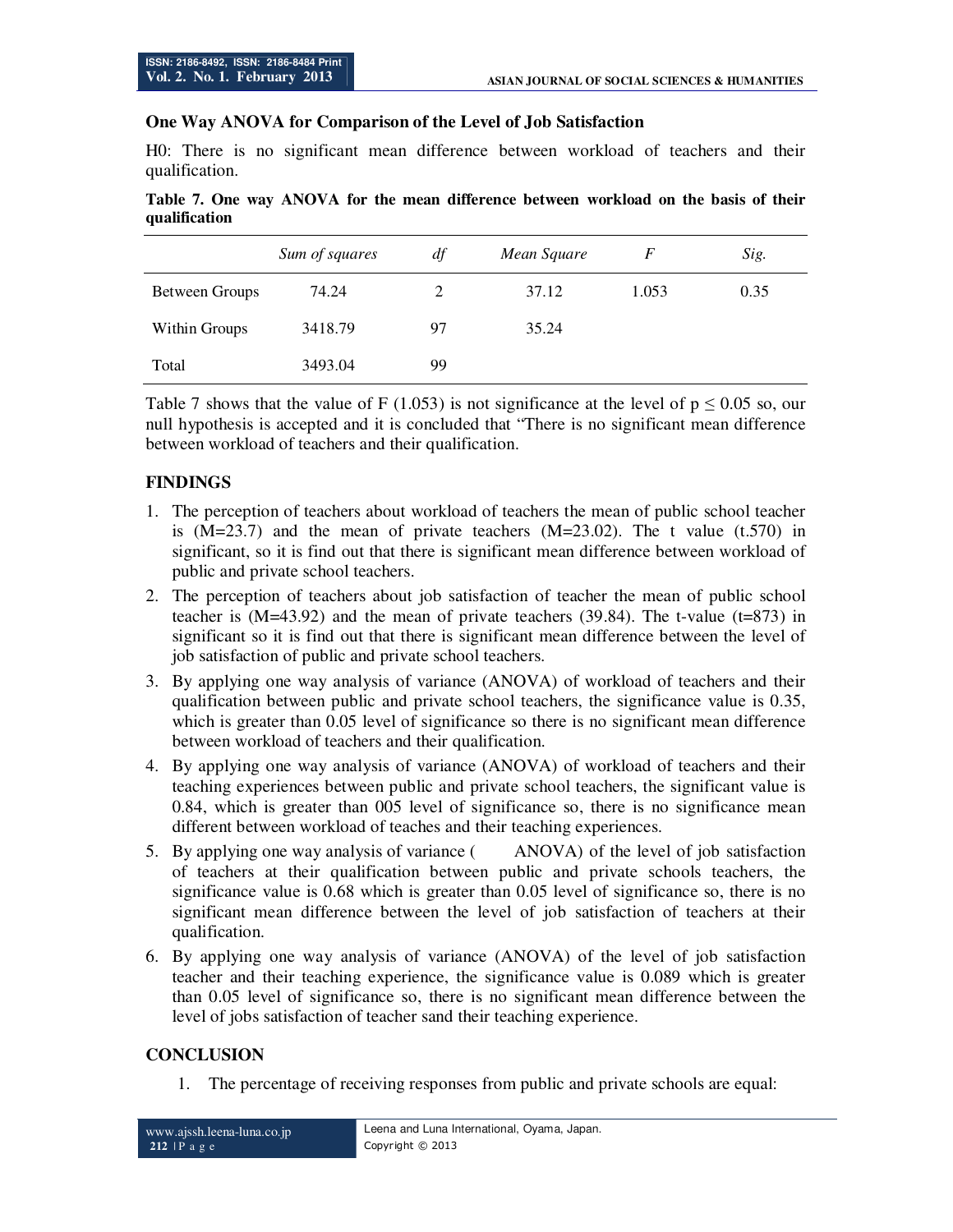- 2. Public school teachers are mostly B.A, B.Ed., M.A M.Ed., PTC, CT whereas private school teachers are mostly F.A, B.A, and M.A.
- 3. The workload of public school teachers is comparatively low than the private school teachers.
- 4. Public school teachers feel their work overloaded by official paper work, as compare to private school teachers.
- 5. Public school teachers are more satisfied with their job as compared to private school teachers.
- 6. Public school teachers are more experience as compared to private teachers.
- 7. Public and private school teachers are not satisfied with their increment or other extra-work benefits.
- 8. Overall public school teachers are more flexible and satisfied with their working hours and working conditions as compared to private school teachers.

## **RECOMMENDATIONS**

As a result of conducting this study, the following recommendations have been formed:

- 1. Workload should be reasonable for every teacher.
- 2. On the basis of extra workload, rewards and incentives should be given.
- 3. Short courses and seminar should be organized on weekly basis to refresh and motivate teachers in both sectors.
- 4. Teacher's efforts should be highly appreciated by the school principal.
- 5. Teacher's grade and scale should be revised.